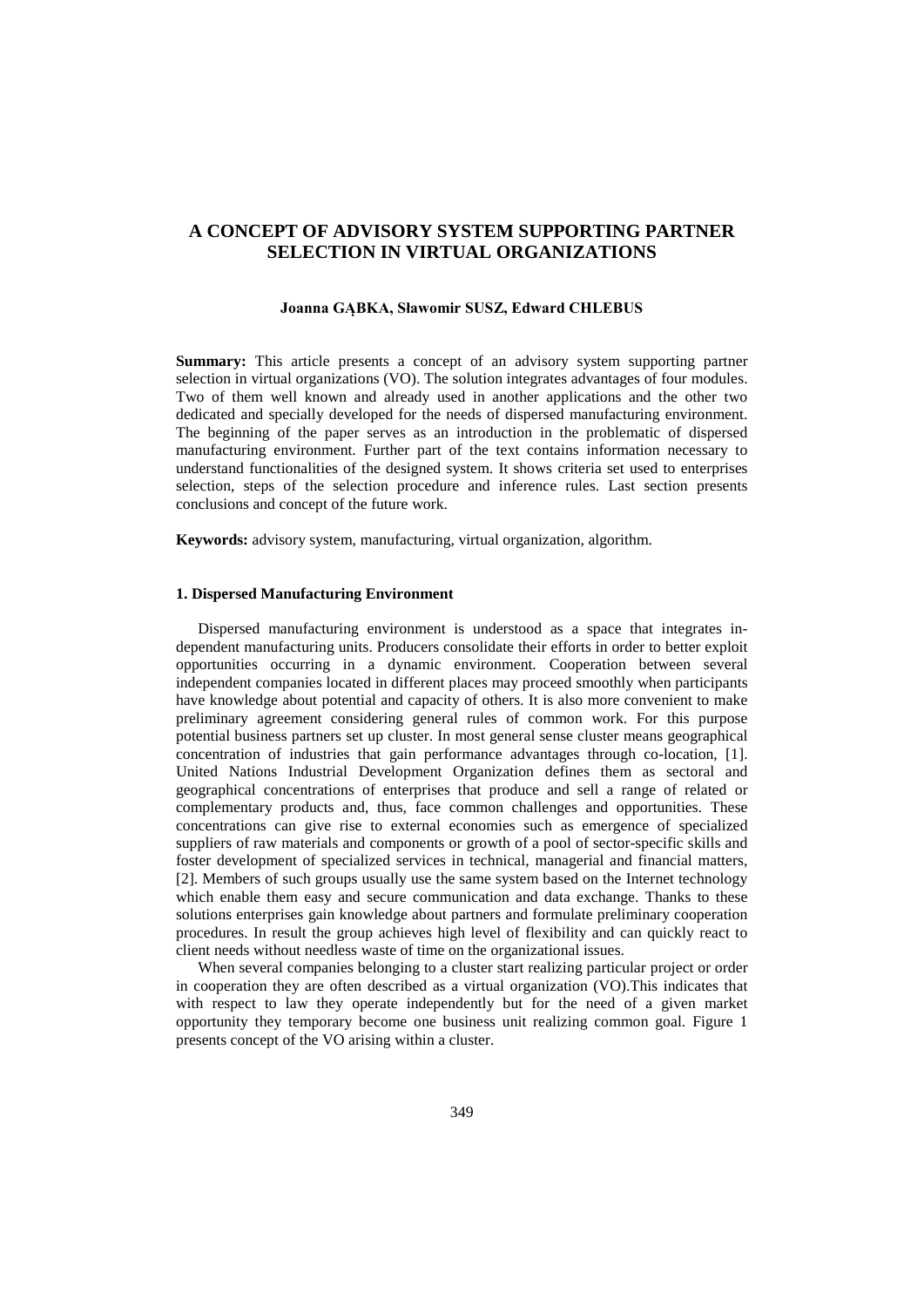

Fig. 1. Concept of the Virtual Organization arising within a cluster [3]

Cluster usually concentrates significant number of manufacturing units. For this reason many VO exist at the same time and one manufacturer may be involved in several contract realized in cooperation concurrently. This situation is visualized in the fig. 2.

It is also very probable that a cluster concentrates several business units with the same competencies, their factories may be facilitated in the similar machines and tools. Due to the fact, very often there is more than one potential contractor for a given task. Obviously each choice is related with particular consequences for a customer. Different configurations of Virtual Organization for the same order are characterized with different price, realization time, quality, risk level and many other minor factors. Significant number of alternatives and variables make process of VO structure establishment very complex. Searching for satisfying solution in such cases should be supported by an advisory system equipped in algorithms which deliver necessary logic and enables quick calculations of pros and cons.



Fig. 2. Cooperation within several VO at the same time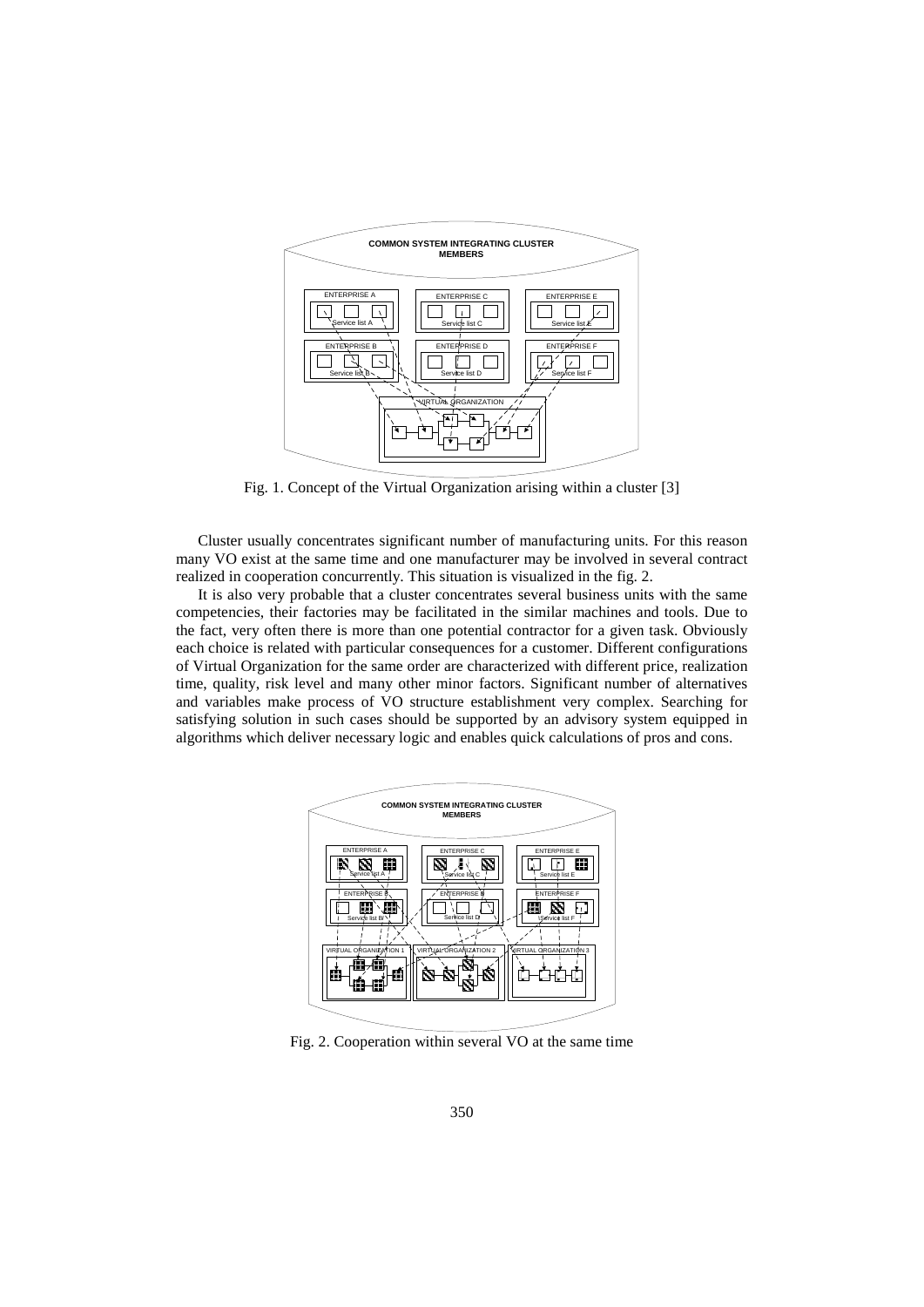#### **2. System Supporting Partner Selection in Virtual Organization**

The decision process in case of VO requires many data from several sources. For this reason the developed system supporting partner selection in dispersed manufacturing environment consist of four different layers. The system is pictured in the figure 3.They are bound to enable communication and data acquisition. The arrows in the fig. 3 indicate direction of the data flow.

It is assumed that the enterprises operating within cluster have to be connected with each other. This function is fulfilled with application based on Internet technology which enables easy communication, data and document exchange. This is very popular tool used not only in clusters but also in organizations which have divisions in different localizations. In the fig. 3 it is visualized as a Manufacturing Platform.

PDM/PLM application is also an integral part of the developed system. The fact that there is great variety of PDM/PLM applications available on the market increases probability that members of the cluster use different tools in this field. In such case there is necessity of data conversion to uniform data format and make it readable for every organization belonging to the association. This layer functionality enables stock, orders/projects and documentation control. Module aiding partner selection will acquire from PDM/PLM data related to the order e.g. list of operations necessary for its realization, process time per unit for each task, ordered quantity as well as information about company such as quality level gained by the manufacturing unit. This layer will not be further described because it is also standard and generally known element.



Fig. 3. Concept of the system supporting partner section in dispersed manufacturing environment

Production Capacity Exchange Platform constitutes layer dedicated for the proposed advisory system. It enables cluster members utilize their spare production capacity and acquire missing if there is a need. It also serves as a tool of communication in this field. It provides the advisory system supporting creation of VO/VE with information regarding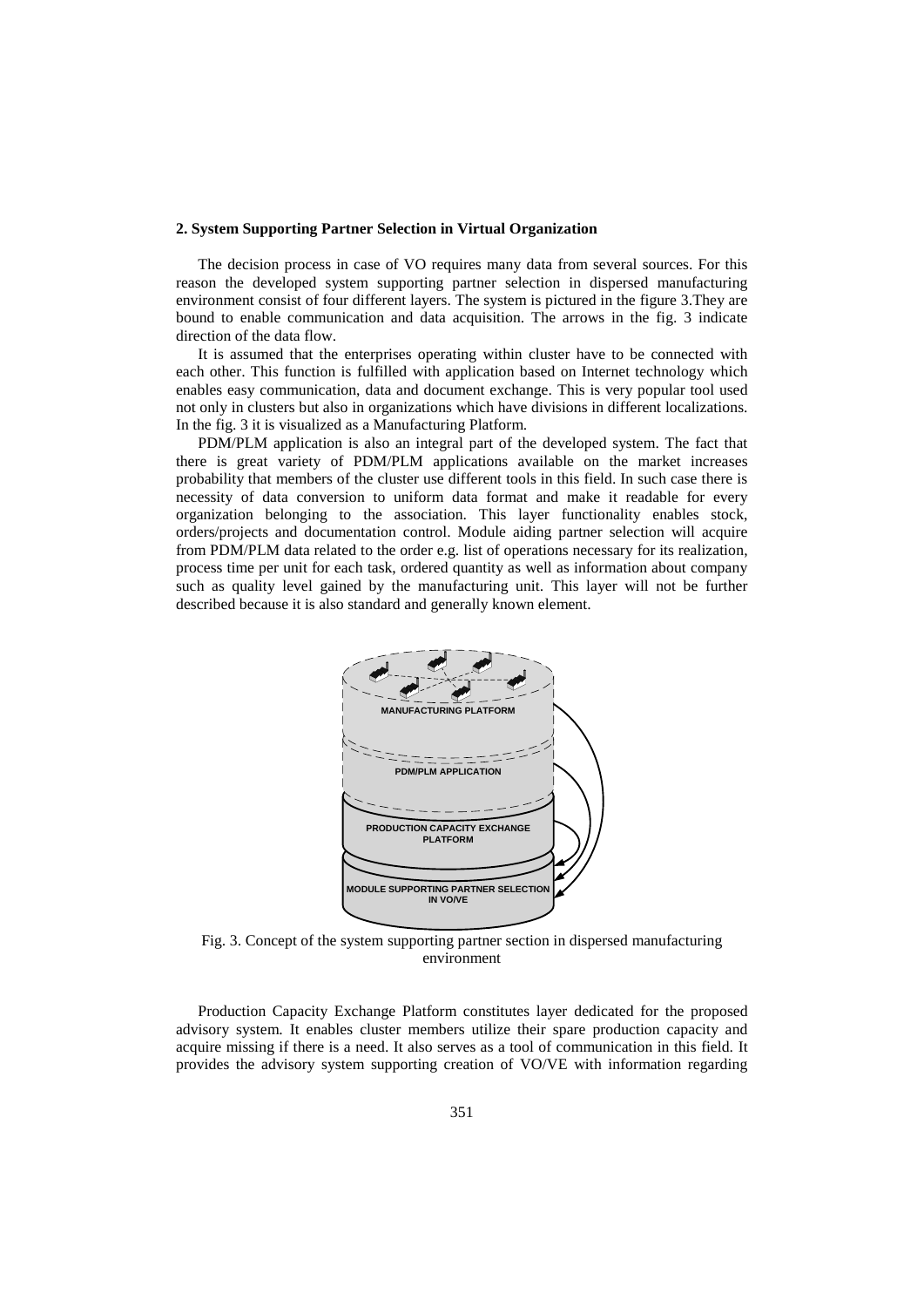type of technology made available by members in a given month and number of man – hours offered within each category of tasks.

Module supporting partner selection in the VO/VE is a key element of the entire advisory system therefore the developed algorithm, set of inference rules and selection criteria. The system user may check how many possible solutions are available at the given moment and what is predictable result of implementing them. The selection criteria, set of rules and algorithm will be described in the next sections of this article.

Detailed information concerning functions of each module and data delivered to the Module Supporting Partner Selection in VO/VE are presented in table 1.

| anai y 515<br>Module                                                                 | <b>Functions</b>                                          | Data                                            |
|--------------------------------------------------------------------------------------|-----------------------------------------------------------|-------------------------------------------------|
| <b>MANUFACTURING</b><br><b>PLATFORM</b>                                              | Safe data exchange<br>$\bullet$                           | Contract details<br>$\bullet$                   |
|                                                                                      | Safe information exchange<br>$\bullet$                    | Technical documentation                         |
|                                                                                      | <b>Fast communication</b><br>$\bullet$                    | Negotiation progress and results<br>$\bullet$   |
| PDM/PLM<br><b>APPLICATION</b>                                                        | Stock control<br>$\bullet$                                | Quality level<br>$\bullet$                      |
|                                                                                      | Orders control<br>$\bullet$                               | Ordered quantity<br>$\bullet$                   |
|                                                                                      | Projects management<br>٠                                  | Process time (Tj) in man-hours                  |
|                                                                                      | Documentation management                                  | List of tasks included in order                 |
|                                                                                      |                                                           | (workflow)                                      |
| <b>PRODUCTION</b><br><b>CAPACITY</b><br><b>EXCHANGE</b><br><b>PLATFORM</b>           | Utilizing production capacity surpluses<br>$\bullet$      | Type of technology available                    |
|                                                                                      | Complementing capacity shortages<br>٠                     | Number of man-hours available<br>$\bullet$      |
|                                                                                      | Fast communication and access to the<br>$\bullet$         | within the technology                           |
|                                                                                      | data concerning capacity                                  |                                                 |
| <b>MODULE</b><br><b>SUPPORTING</b><br><b>PARTNER</b><br><b>SELECTION IN</b><br>VO/VE | Calculating weights of tasks listed in<br>$\bullet$       | Possible configurations of VO/VE<br>٠           |
|                                                                                      | the considered order                                      | which<br>enable<br>order/project                |
|                                                                                      | Assigning tasks to cooperating units in<br>$\bullet$      | realization                                     |
|                                                                                      | accordance to the implemented rules                       | Cost<br>of<br>order/project<br>the<br>$\bullet$ |
|                                                                                      | set.                                                      | realization within each proposed                |
|                                                                                      | Determining risk factor for the chosen<br>$\bullet$       | configuration                                   |
|                                                                                      | VO/VE configurations.                                     | Risk level of each configuration                |
|                                                                                      | Visualization<br>$\alpha$ f<br>VO/VE<br>each<br>$\bullet$ | Quality level of each configuration             |
|                                                                                      | configuration in form of graph.                           | Influence of wages assigned to the<br>$\bullet$ |
|                                                                                      | Conducting sensitivity analysis for<br>$\bullet$          | criterion by system user on the                 |
|                                                                                      | weights given to the selection criteria                   | received<br>result<br><i>(sensitivity)</i>      |
|                                                                                      | by the system user                                        | analysis)                                       |
|                                                                                      | Balancing workload within a cluster.                      |                                                 |

Tab. 1. Functions realized by the system modules and data delivered necessary for further analysis

## **3. Selection Criteria Implemented in the Developed System**

The developed system uses several criteria during the decision process. The criteria are visualized in the fig. 4. Some of them are obligatory and cannot be omitted like time of an order realization. The system does not take into consideration configurations which exceed the deadline set for an order completion. Additionally it is always checked if a given company being potential contractor has enough capacity to realize a task to be assigned on time. The rest of criteria (Cost, Risk, Quality) may be optional. If the system user gives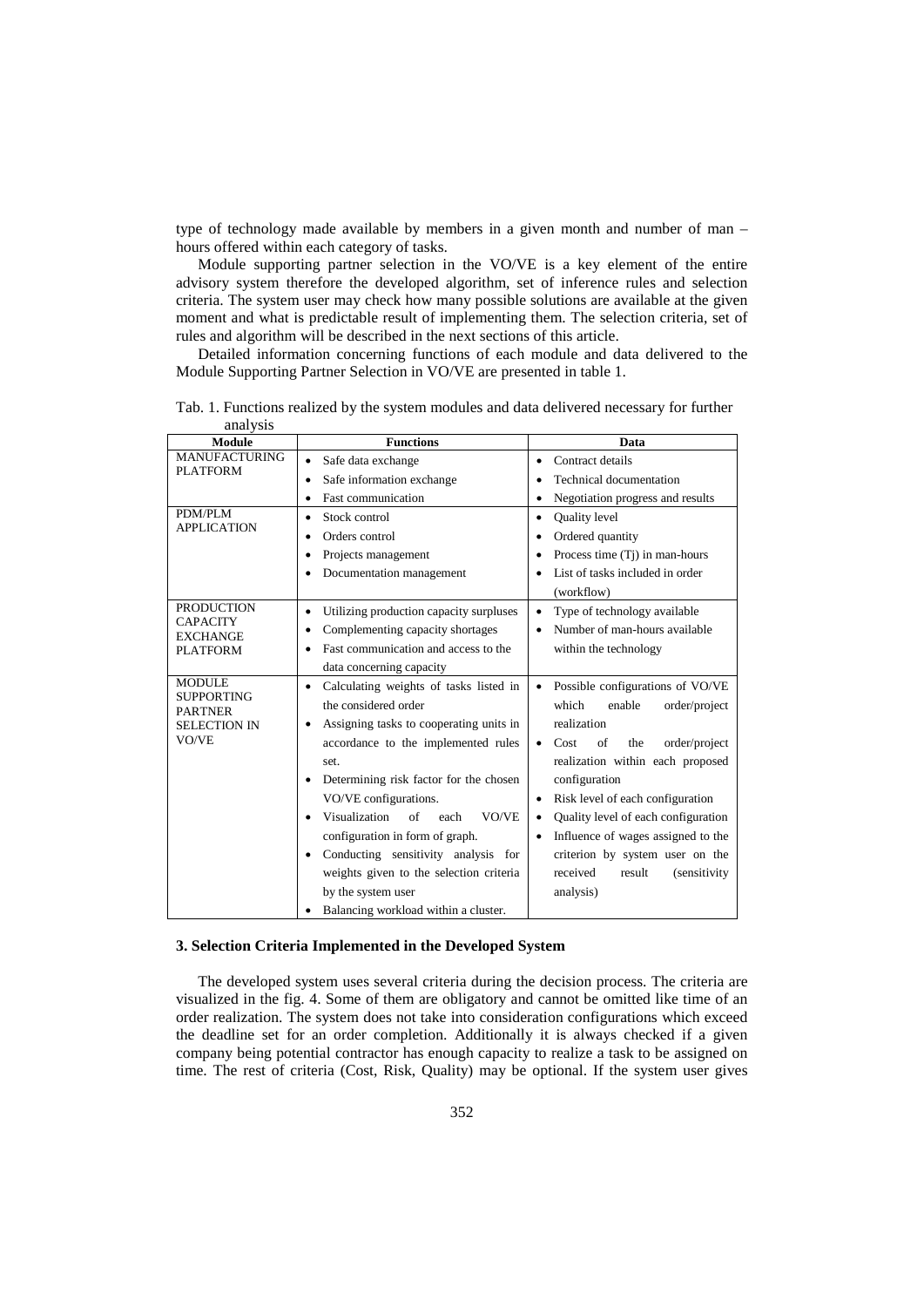

weight equal 0 to one of them then it is not considered in the decision process. The importance of each of these three criteria is set by the system user.

Fig. 4. Selection criteria used in the developer system

Each of the criteria has quite complex character that results from mathematical model built in the phase of the system design. Some of them are connected with particular set of rules used during reasoning process. Characteristic of each criterion is presented below all together with respective diagram. The diagrams presented in the fig. 5, 6 and 7 form extended version of the diagram presented in figure 4.

- − **Cost** consists of four elements shown in fig. 5:
	- fixed cost resulting from entering given enterprise *j* to a VO/VE, joining the advanced dynamic structure requires from the company additional effort especially in the field of communication. Workers involved in the assigned tasks realization has to gain data about previous step(s) of the process and also inform unit chosen to the next tasks about details;
	- fixed cost resulting from work on assigned task *i* done by the enterprise *i*;
	- − variable cost connected with the task *i* realization in the enterprise *j*;
	- transport cost for particular batch of product per unit distance from enterprise *j* to enterprise *h*.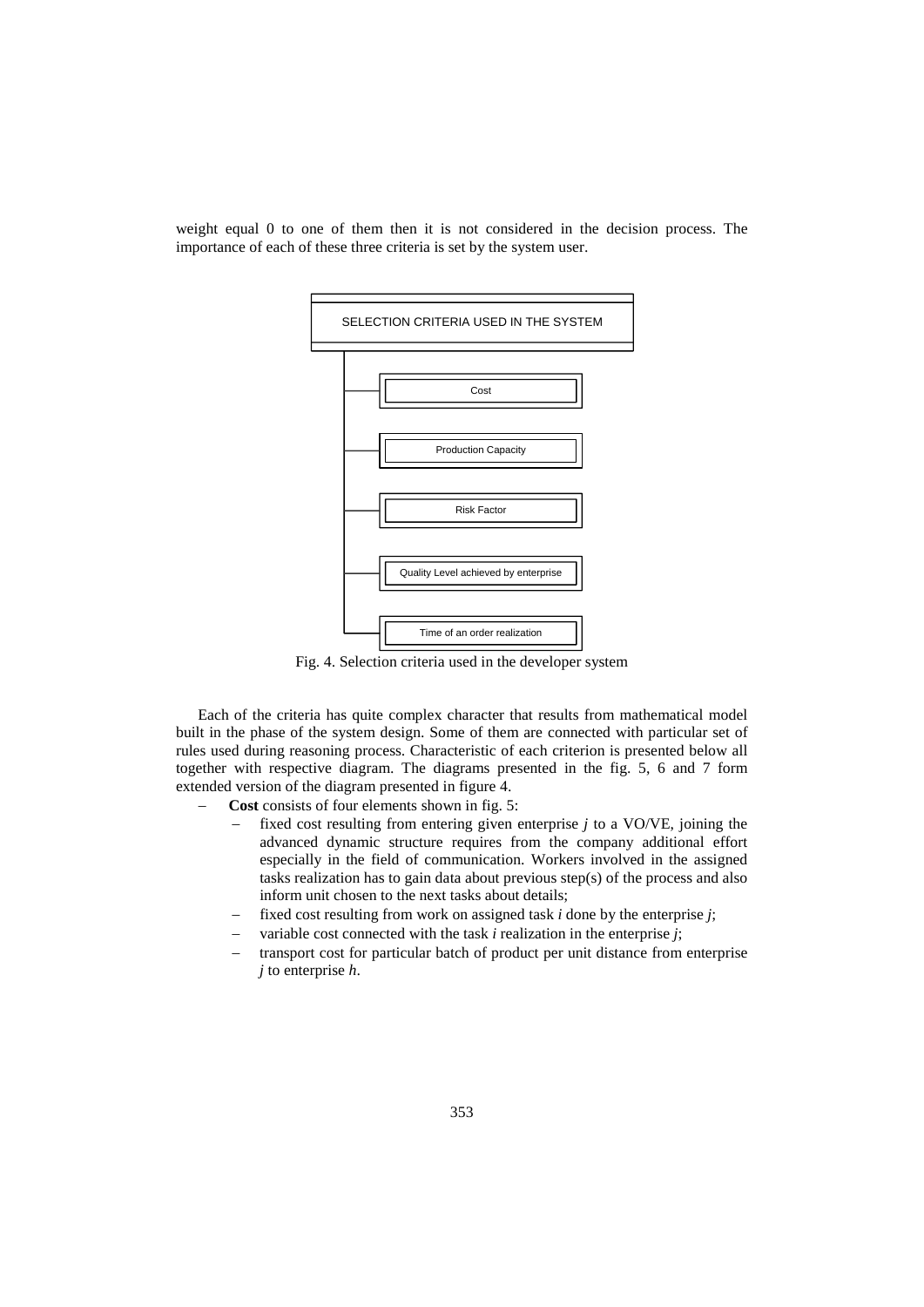

Fig. 5. Elements of costs included in the system.

**Production Capacity** is basic criterion that enables considerably reduce solution space. Its structure is visualized in the figure 5. Theoretically it can be assumed that all members consolidated in the cluster are able to realize each task from any order but in practice it is not possible. First thing that has to be checked is technical conditions. Each task requires particular equipment if certain machine or tool is not offered by the company on the Production Capacity Exchange Platform (PCE Platform) then it is not considered as a candidate to the task realization. The rule for this part of reasoning process is following: 'If enterprise *j* has technical capacity necessary to the task *i* realization then enters the enterprise *j* to the list of potential contractors of the task *i*'. This aspect of capacity is named as a qualitative approach in the system model. The capacity has to be measured more precisely in man-hours available in the certain period. The system compares the number of hours offered with the number of hours needed. It does not let assign more hours to the enterprise then it was declared on the PCE Platform. This aspect is shown in the diagram as a quantitative approach.



Fig. 1. Elements of Production Capacity included in the system.

- **Risk Factor** is connected with two elements:
	- first of them is ratio between number of man-hours declared on a PCE Platform (aij) to accumulated number of man-hours assigned in a given category of work  $(\Sigma xii)$ . The smallest result of the quotient the bigger risk factor because of the small safety buffer to be used in case of unexpected events;
	- second indicator that influences level of a risk is a task weight. The bigger task weight the bigger risk. The weight is calculated on the base of kind of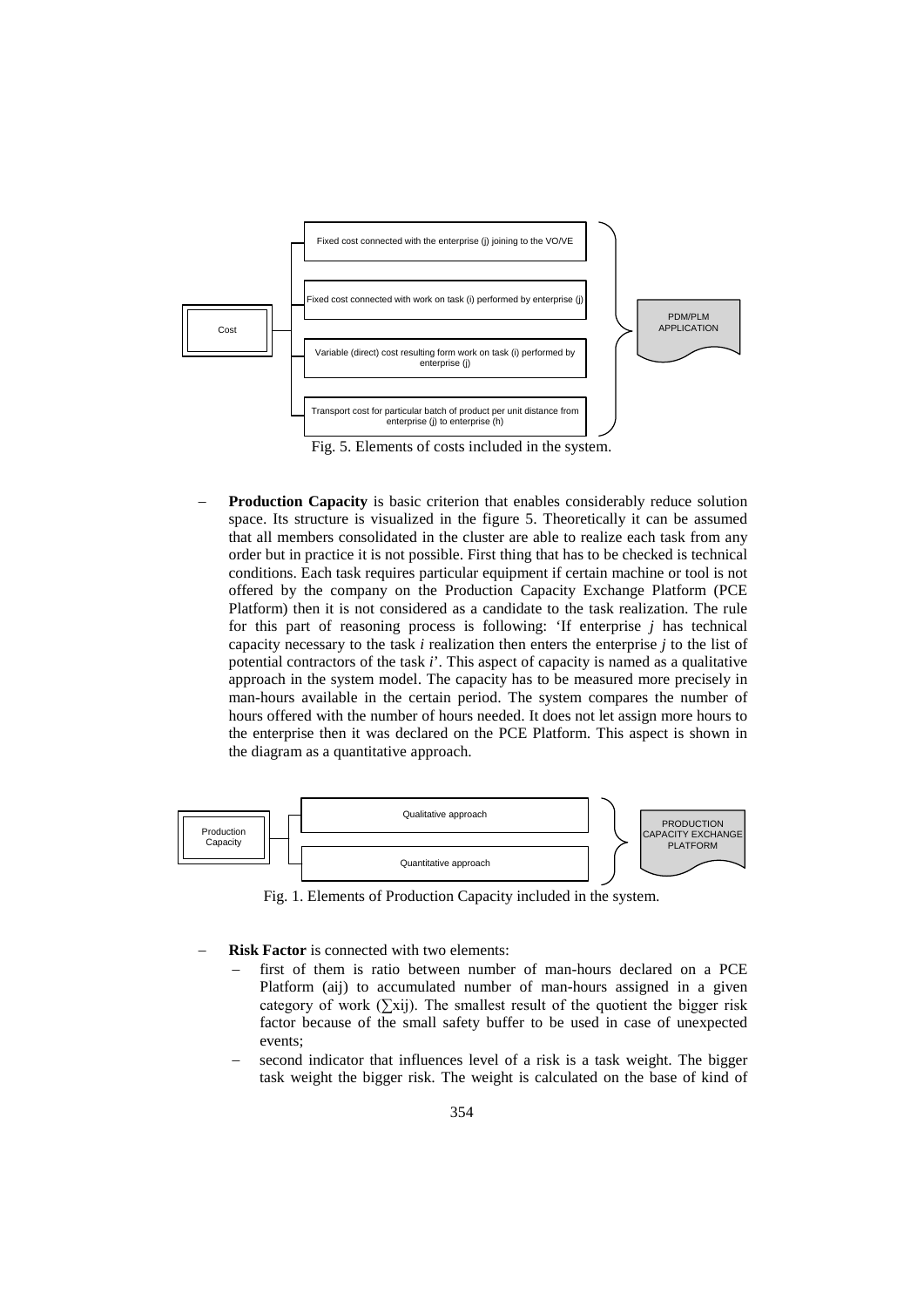competence needed for the task realization. If the competence necessary for the task realization are unique in scale of entire cluster than the risk is higher because there is not many possibilities of replacement when the chosen contractors fail to meet the expectations. Another indicator of the weight is ratio of the man-hours of the task to man-hours of entire order. If this proportion has high value then it gives higher weight to the task. Structure of the Risk Factor is presented in the fig. 7.



Fig. 2. Risk factor components included in the system.

- Quality level achieved by a company. This criterion is expressed by number. It is assumed that all cluster members use the same system to their quality measurement. If this is not true there should be specified common system of determining quality level in each production unit belonging to the consolidation. The data referring to the quality issued should be saved in PDM/PLM system.
- **Time of an order realization** has binary character. It is not important how many days the process takes but whether it finishes before or after deadline. Obviously VO/VE configurations which does not meet fixed deadline will not be taken in consideration in the further analysis.

### **4. Algorithm Supporting Partner Selection in VO/VE**

The data needed to use the criteria set determined in the previous section are acquired from different layers of the system designed but they are finally processed in the Module Supporting Partner Selection in VO/VE. This part of the system, thanks to implementation of advanced algorithm, is able to advice user about most suitable VO/VE configuration in accordance to the defined constraints. Each step of the algorithm is such complex that it could be presented in form of sub steps but it requires presentation of extensive mathematical model. For this reason the algorithm steps are presented briefly to grasp general idea and aim of the planned calculations. The algorithm is described in diagram block, fig. 8.

Step 1 covers acquiring data about the preferences for the given order. If any of the three criteria is not important for the customer then the weight of this criterion is equal 0. The system only lets to choose numbers for the weights which sum is equal 1. This information is crucial for the functions in step 8.

Step 2 consists of preparation space for the further operations. During this phase the system collects list of tasks needed to the order realization and list of potential candidates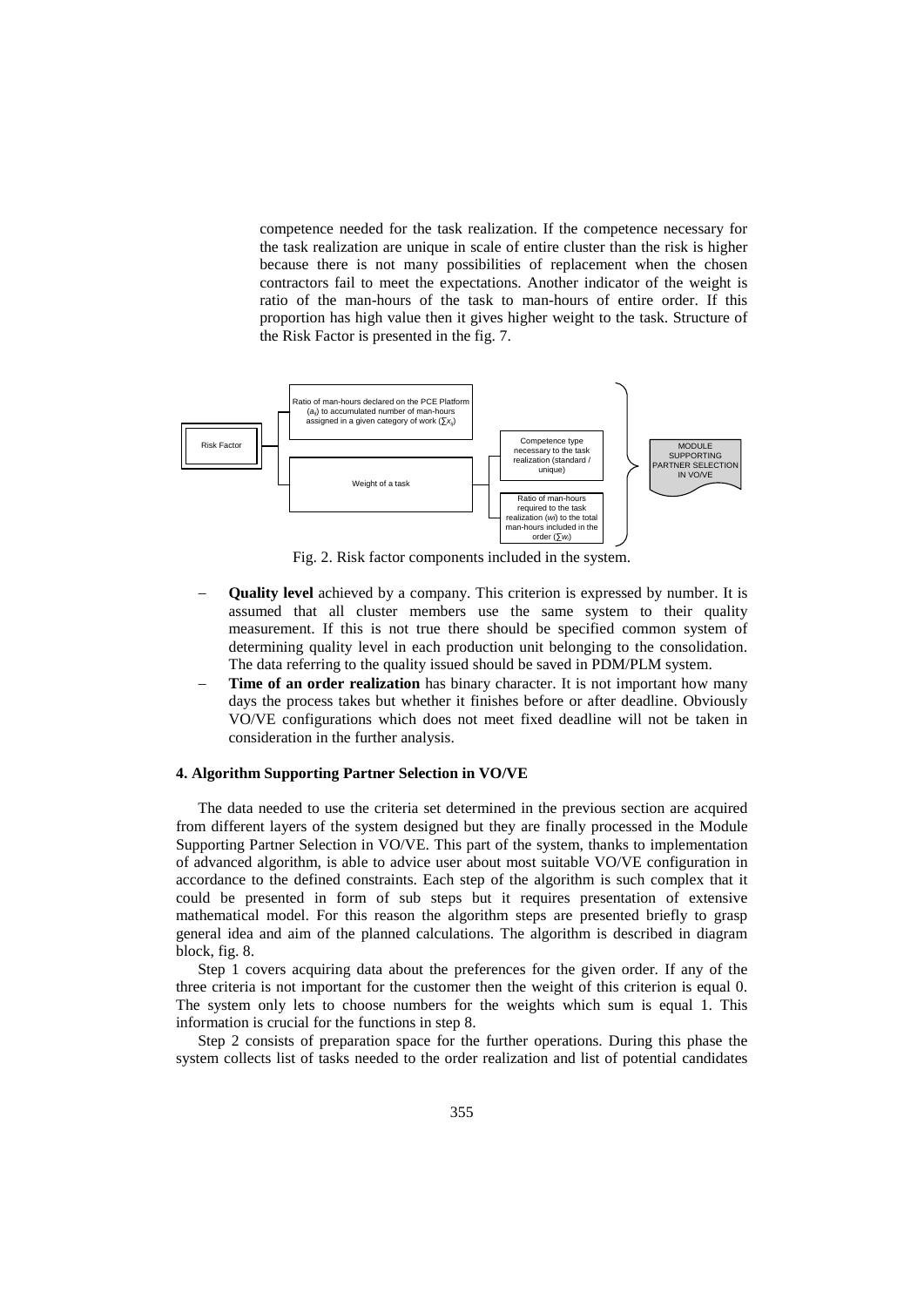for each task. It checks which member of the cluster has necessary machine/tools and enough man-hours to realize the task.



Fig. 8. Main steps of the algorithm developed for module supporting partner selection in VO/VE.

In step 3 man-hours are assigned to the potential contractors in accordance to the determined inference rules. The system checks whether there is possibility of realizing one task in one production unit. If it is not, then the task is divided between several contractors. The weight of task is also important variable in this place.

Step 4 enables to convert numerical data into graph. This form is assumed to be clear and readable for the system user.

In step 5 the system verifies which of the found alternative configuration does not fulfill necessary condition. This condition is deadline for order realization.

Step 6 enables to see on GUI reduced solution space with the paths of the graph which meets the fixed deadline.

Step 7, the three values: cost, risk and quality will be calculated in accordance with information given in section 3. In this place the system gather arguments that enable to asses and rank the configurations, left after the preliminary elimination made in step 5 in a logical way.